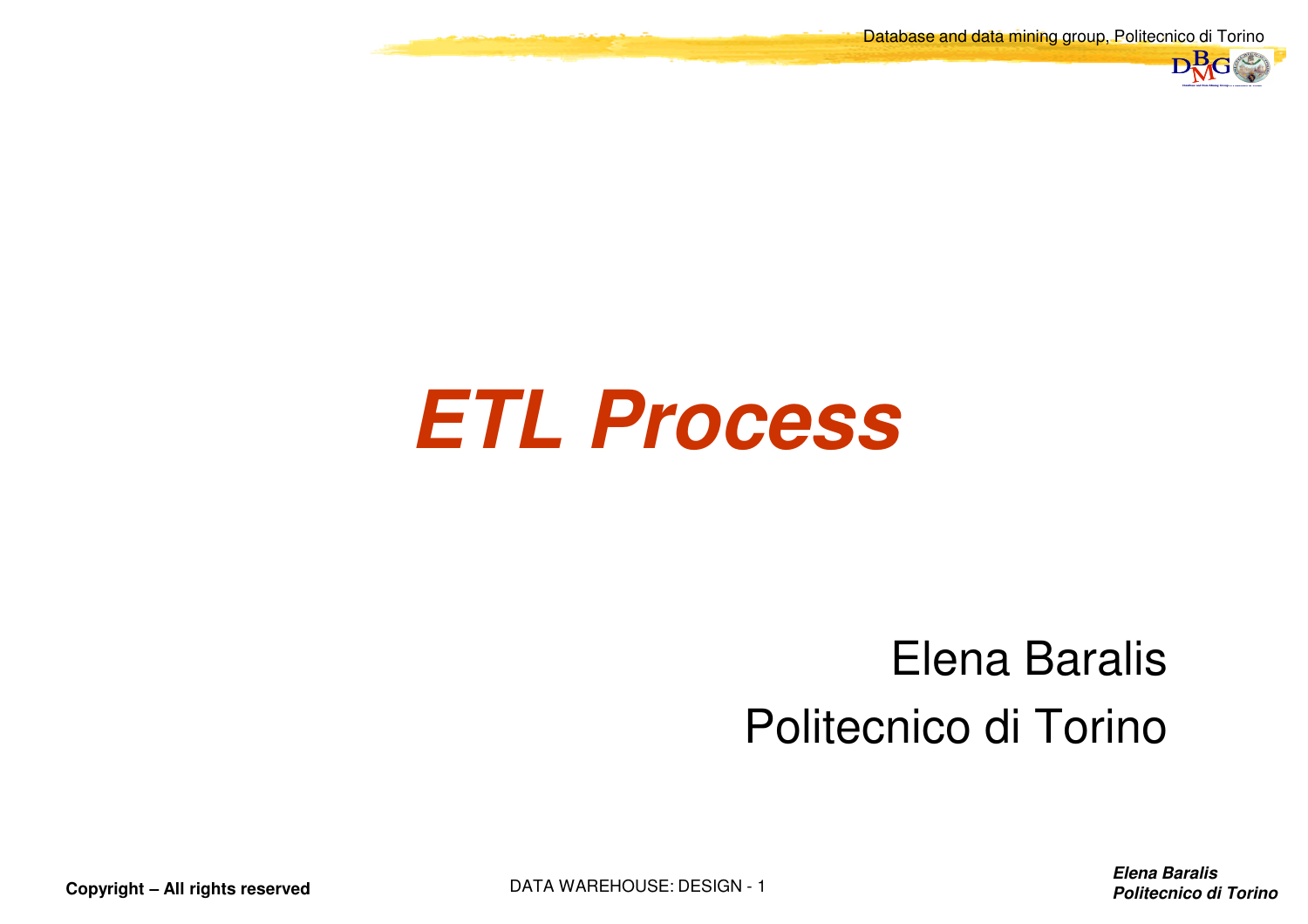# **Extraction, Transformation and Loading (ETL)**

DataBase and Data Mining Group of Politecnico di Torino $\mathbf{D}^{\mathbf{B}}_{\mathbf{M}}$ G

- Prepares data to be loaded into the data warehouse
	- data extraction from (OLTP and external) sources
	- data cleaning
	- data transformation
	- data loading
- Eased by exploiting the staging area
- Performed
	- when the DW is first loaded
	- during periodical DW refresh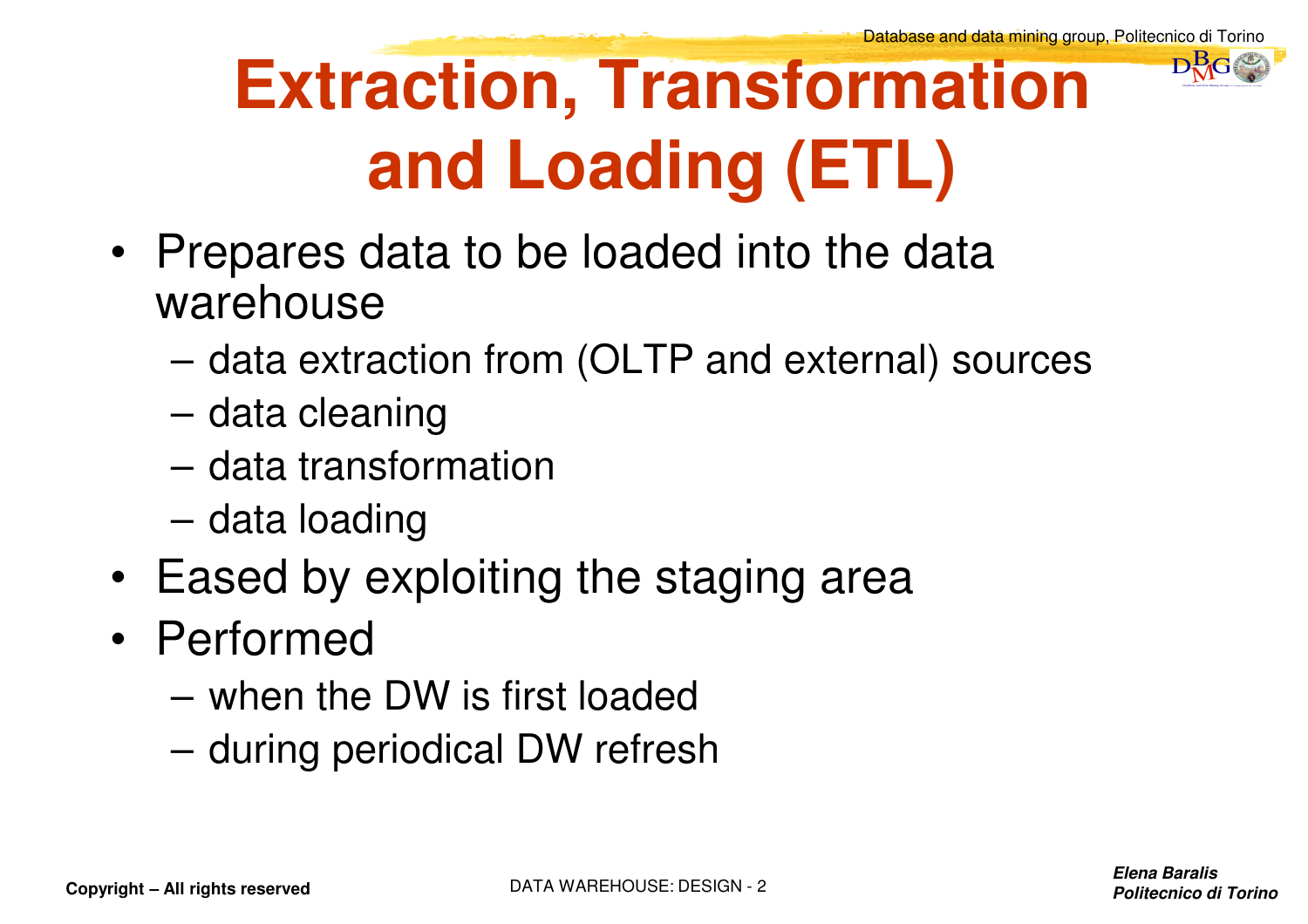#### **Extraction**

- Data acquisition from sources
- Extraction methods
	- static: snapshot of operational data
		- performed during the first DW population
	- incremental: selection of updates that took place after last extraction
		- exploited for periodical DW refresh
		- immediate or deferred
- The selection of which data to extract is based on their quality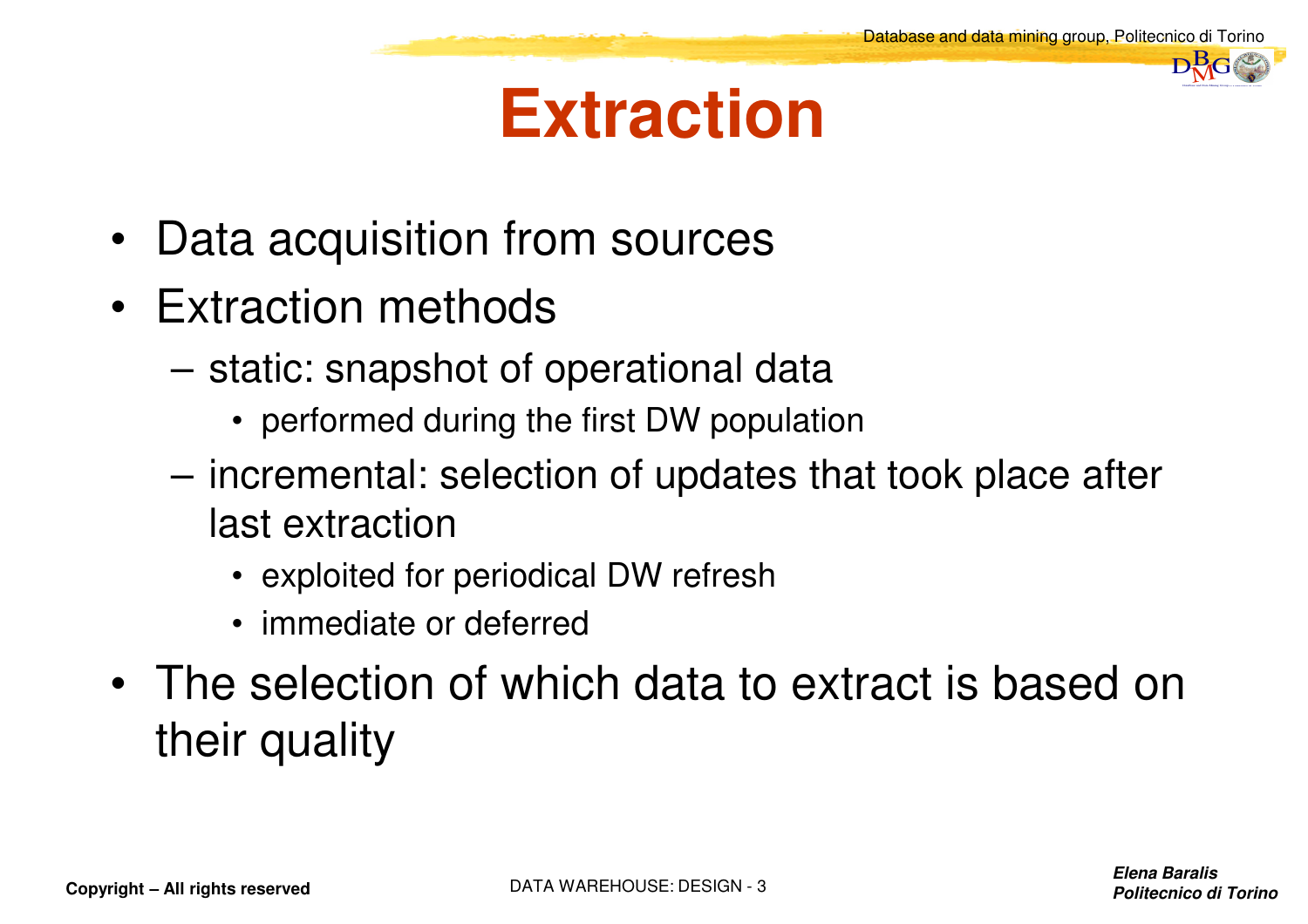#### **Extraction**

- It depends on how operational data is collected
	- historical: all modifications are stored for a given time in the OLTP system
		- bank transactions, insurance data
		- operationally simple
	- partly historical: only a limited number of states is stored in the OLTP system
		- operationally complex
	- transient: the OLTP system only keeps the *current* data state
		- example: stock inventory
		- operationally complex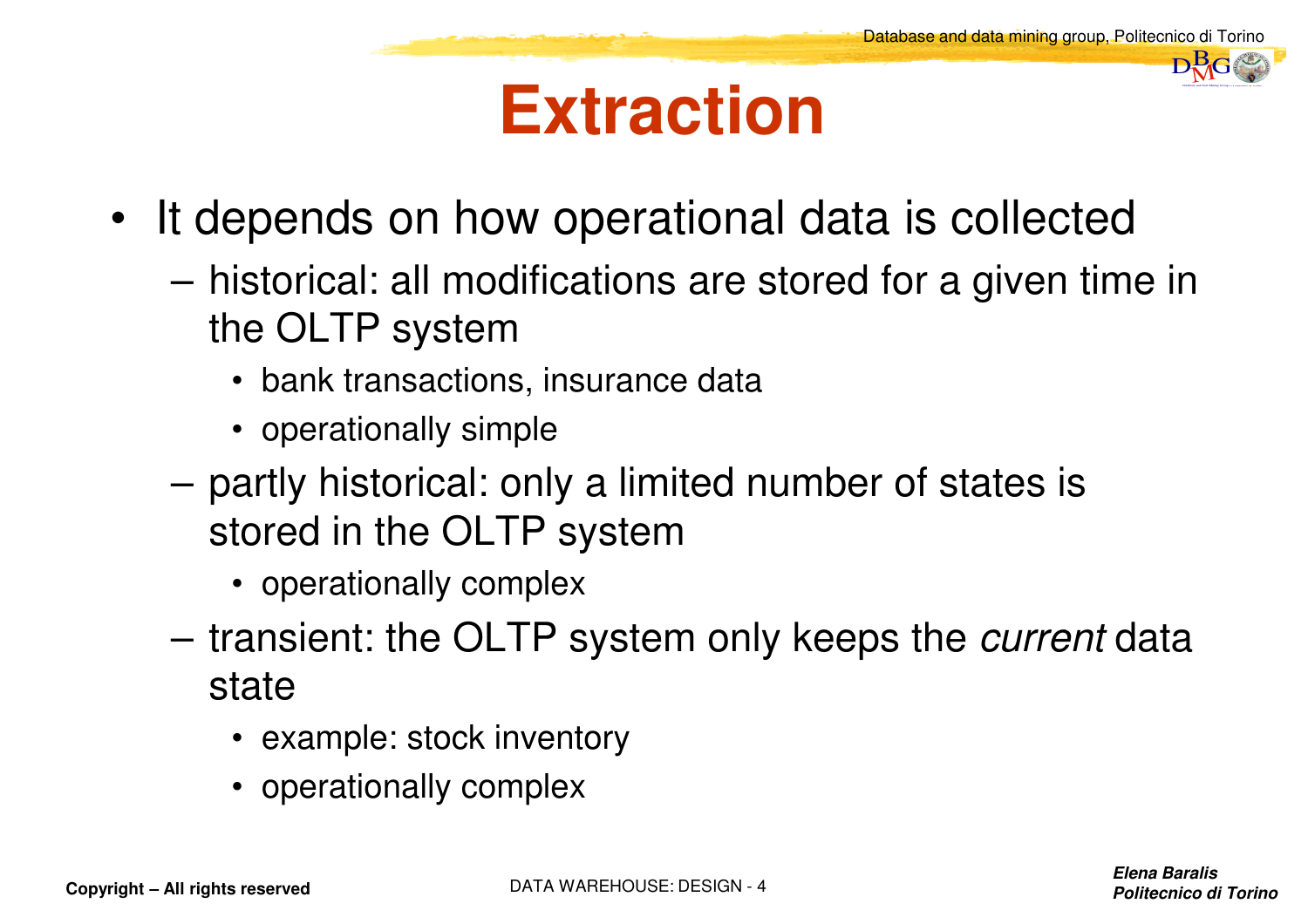

### **Incremental extraction**

- Application assisted
	- data modifications are captured by ad hoc application functions
	- requires changing OLTP applications (or APIs for database access)
	- increases application load
	- hardly avoidable in legacy systems
- Log based
	- log data is accessed by means of appropriate APIs
	- log data format is usually proprietary
	- efficient, no interference with application load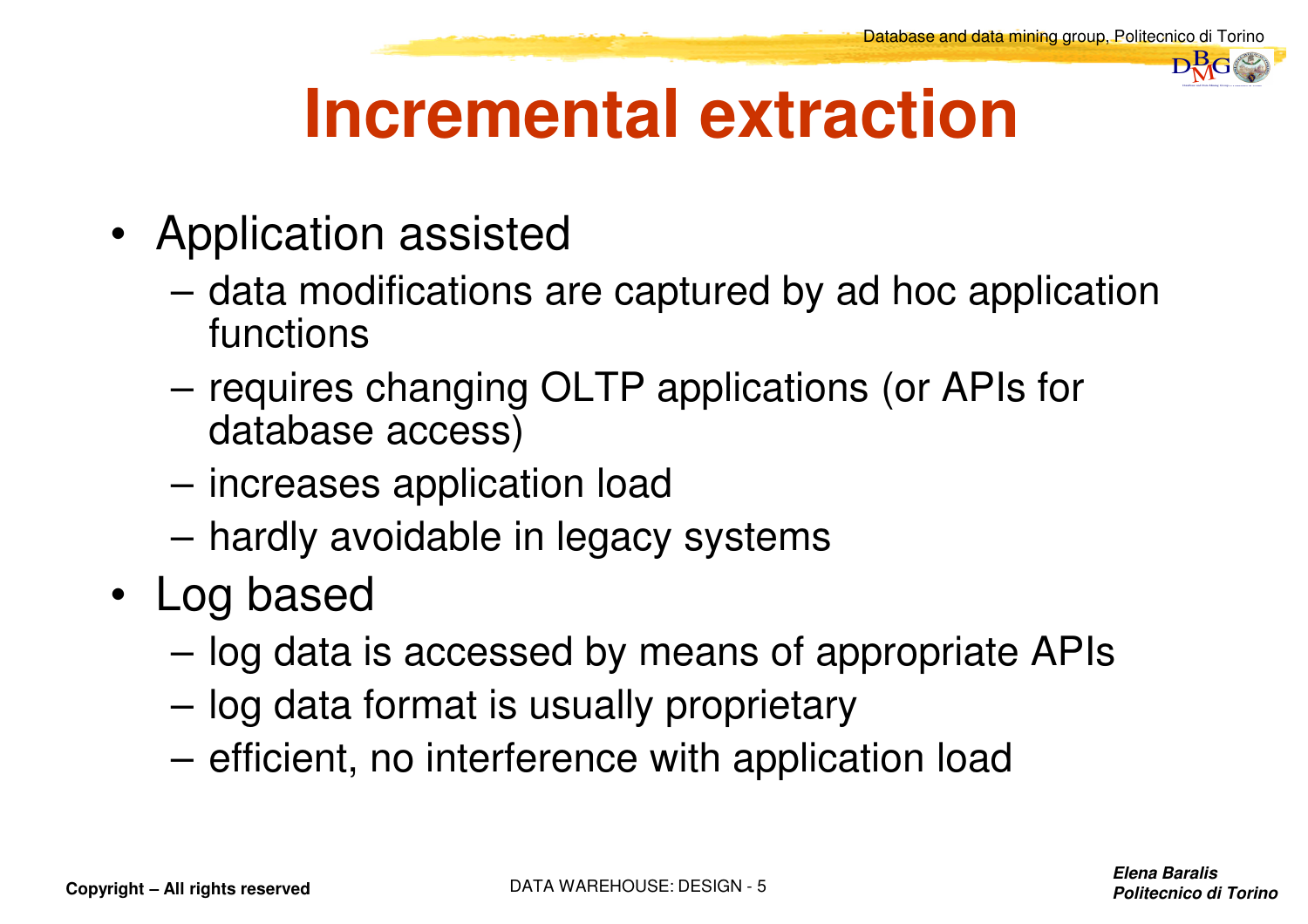

## **Incremental extraction**

- Trigger based
	- triggers capture interesting data modifications
	- does not require changing OLTP applications
	- increases application load
- Timestamp based
	- modified records are marked by the (last) modification timestamp
	- requires modifying the OLTP database schema (and applications)
	- deferred extraction, may lose intermediate states if data is transient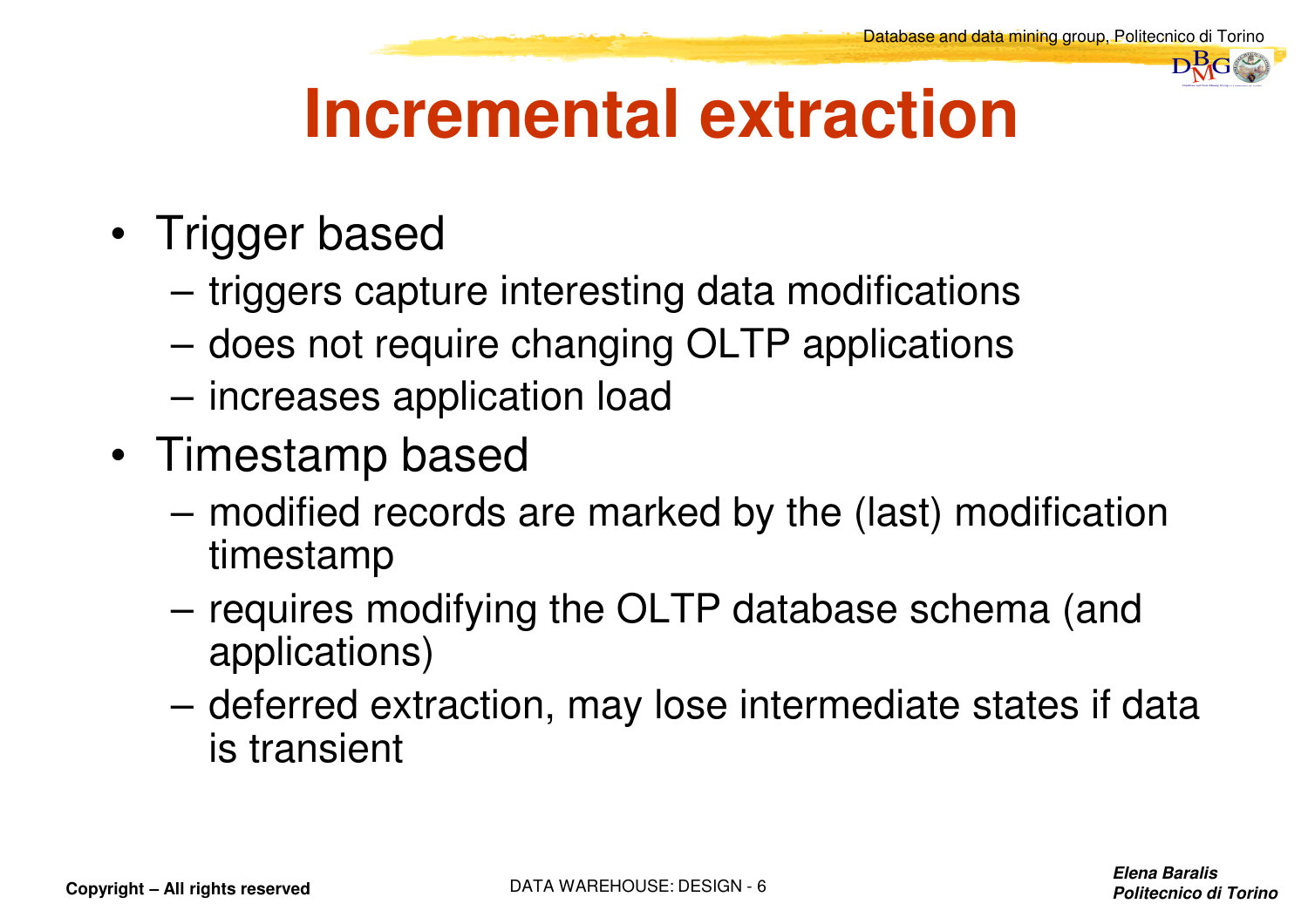## **Data cleaning**

- Techniques for improving data quality (correctness and consistency)
	- duplicate data
	- missing data
	- unexpected use of a field
	- impossible or wrong data values
	- inconsistency between logically connected data
- Problems due to
	- data entry errors
	- different field formats
	- evolving business practices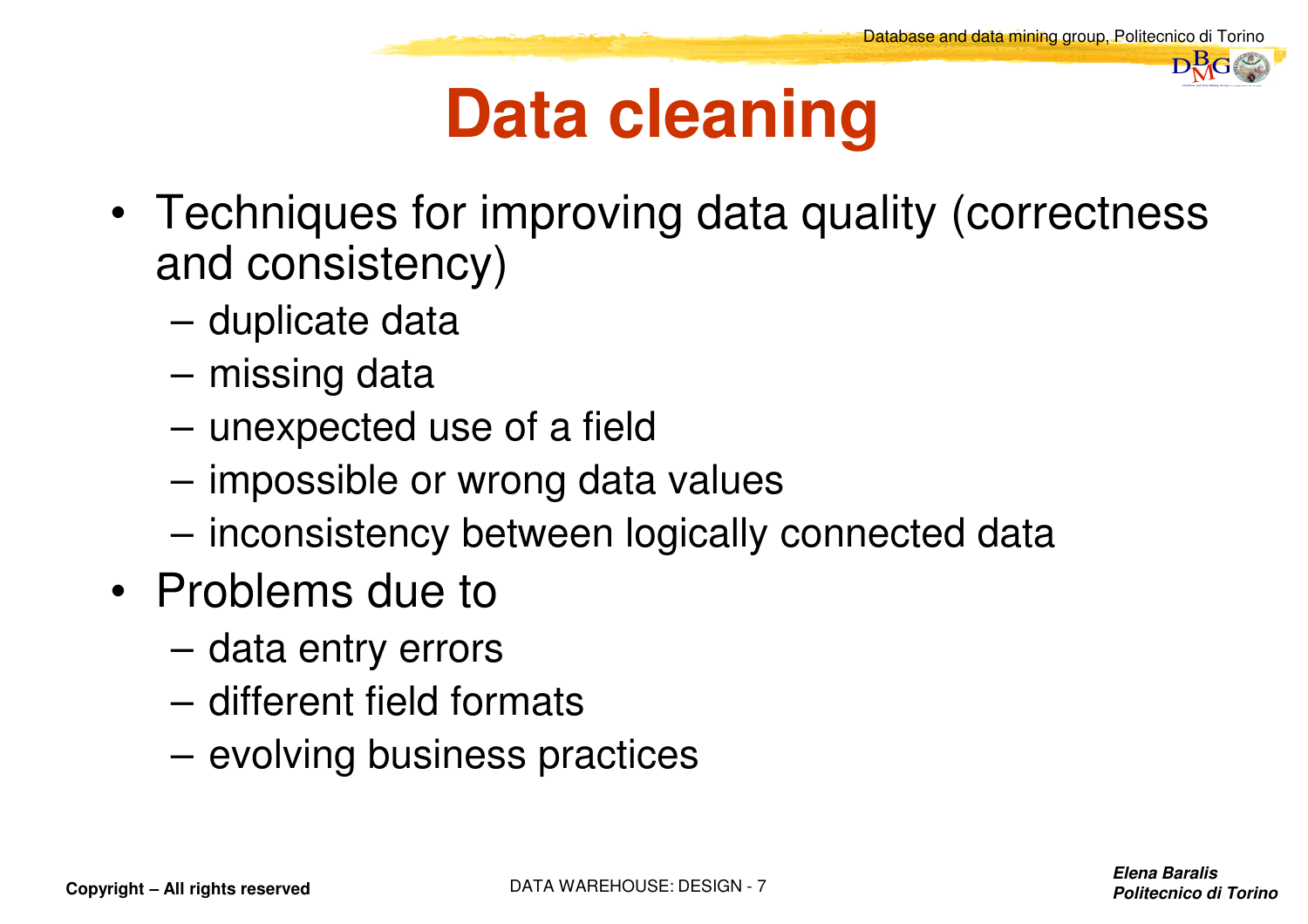#### **Data cleaning**

- Each problem is solved by an ad hoc technique
	- data dictionary
		- appropriate for data entry errors or format errors
		- can be exploited only for data domains with limited cardinality
	- approximate fusion
		- appropriate for detecting duplicates/similar data correlations
			- approximate join
			- –purge/merge problem
	- outlier identification, deviations from business rules
- Prevention is the best strategy
	- reliable and rigorous OLTP data entry procedures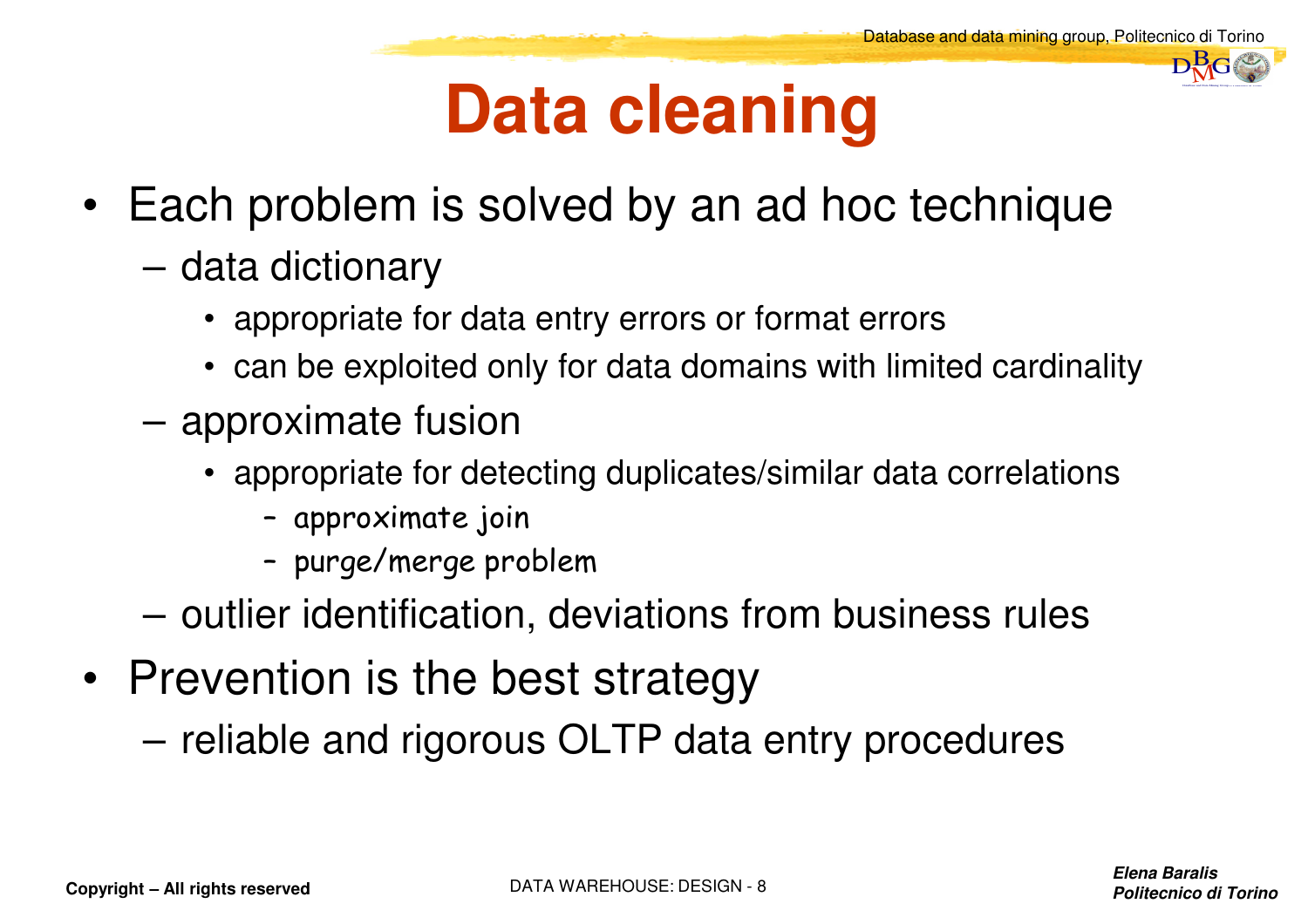#### **Approximate join**



 $\bullet$  The join operation should be executed based on common fields, not representing the customer identifier

From Golfarelli, Rizzi,"Data warehouse design", McGraw Hill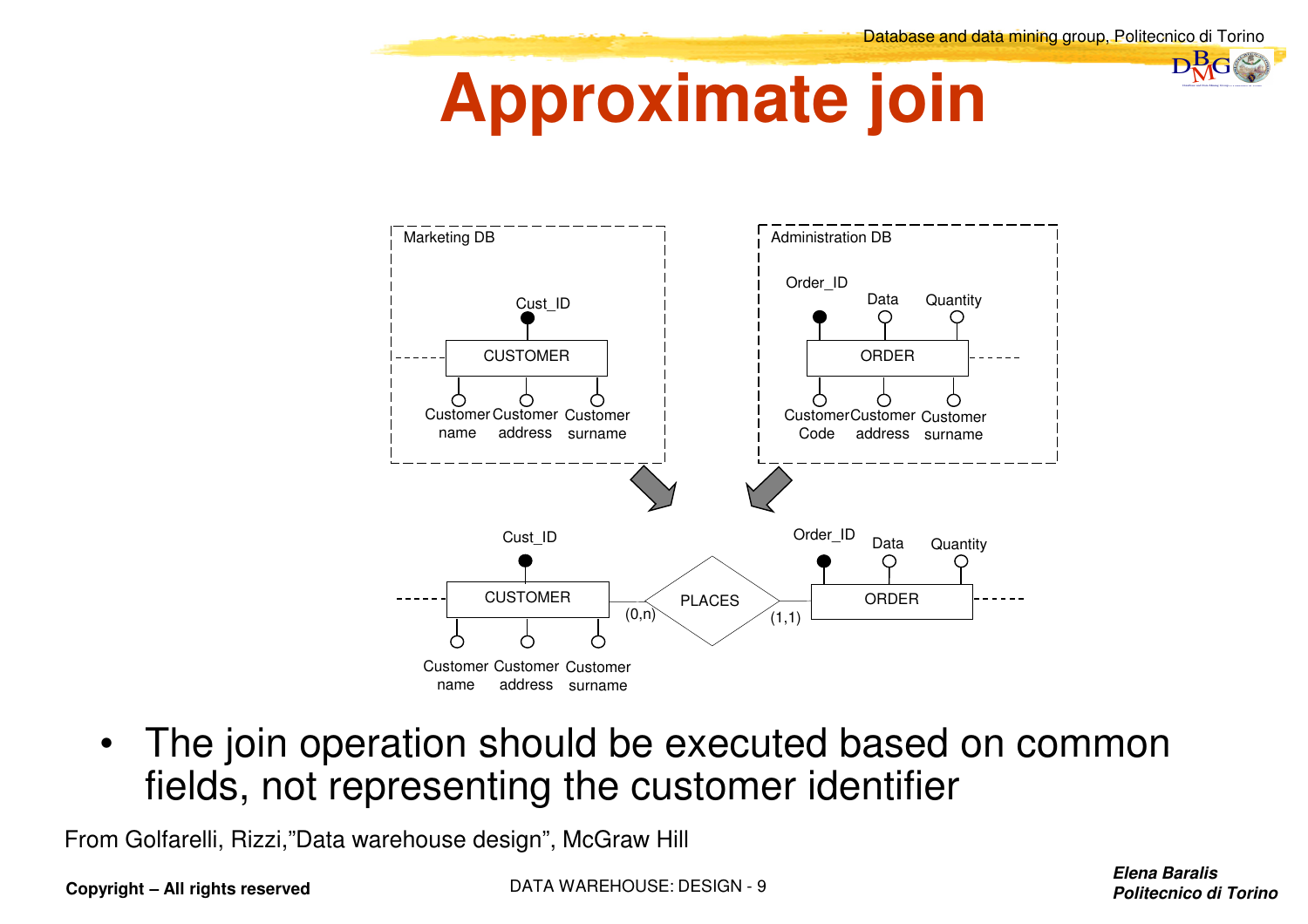

# **Purge/Merge problem**



- •Duplicate tuples should be identified and removed
- $\bullet$ A criterion is needed to evaluate record similarity

**Copyright – All rights reserved** DATA WAREHOUSE: DESIGN - <sup>10</sup> From Golfarelli, Rizzi,"Data warehouse design", McGraw Hill

**Elena BaralisPolitecnico di Torino**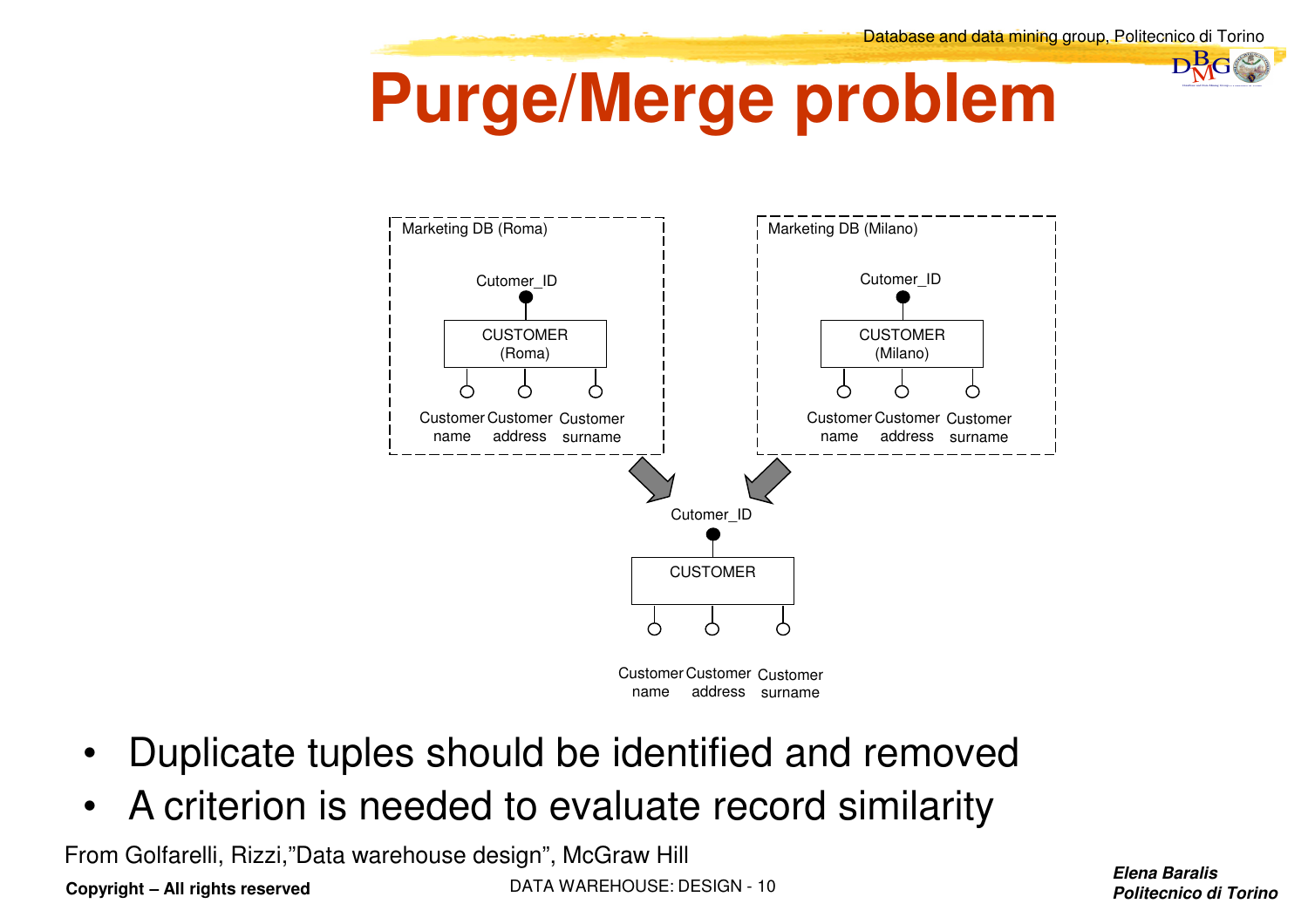# **Data cleaning andtransformation example**



Adapted from Golfarelli, Rizzi,"Data warehouse design", McGraw Hill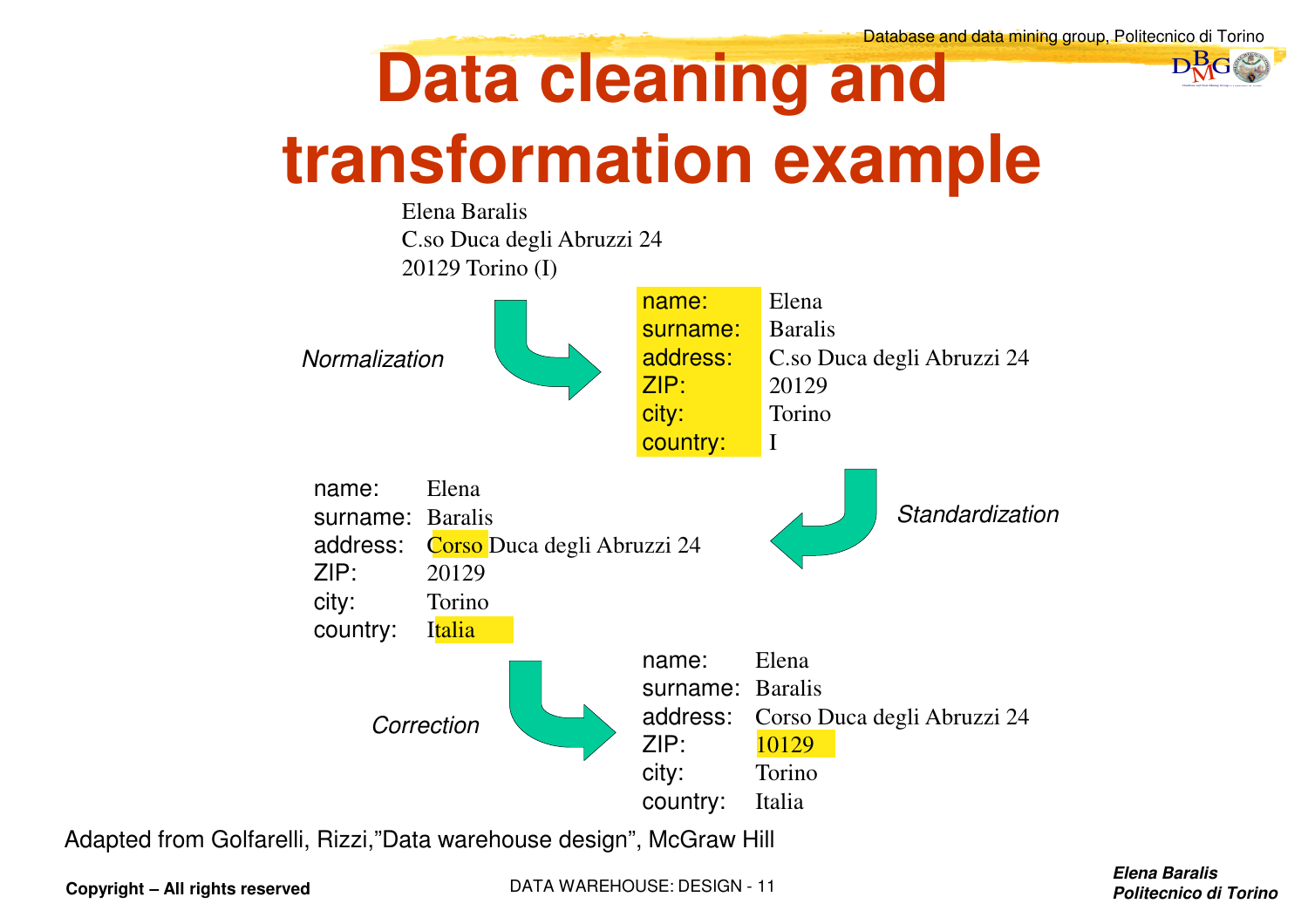# **Transformation**

- Data conversion from operational format to data warehouse format
	- requires data integration
- A uniform operational data representation (reconciled schema) is needed
- Two steps
	- from operational sources to reconciled data in the staging area
		- conversion and normalization
		- matching
		- (possibly) significant data selection
	- from reconciled data to the data warehouse
		- surrogate keys generation
		- aggregation computation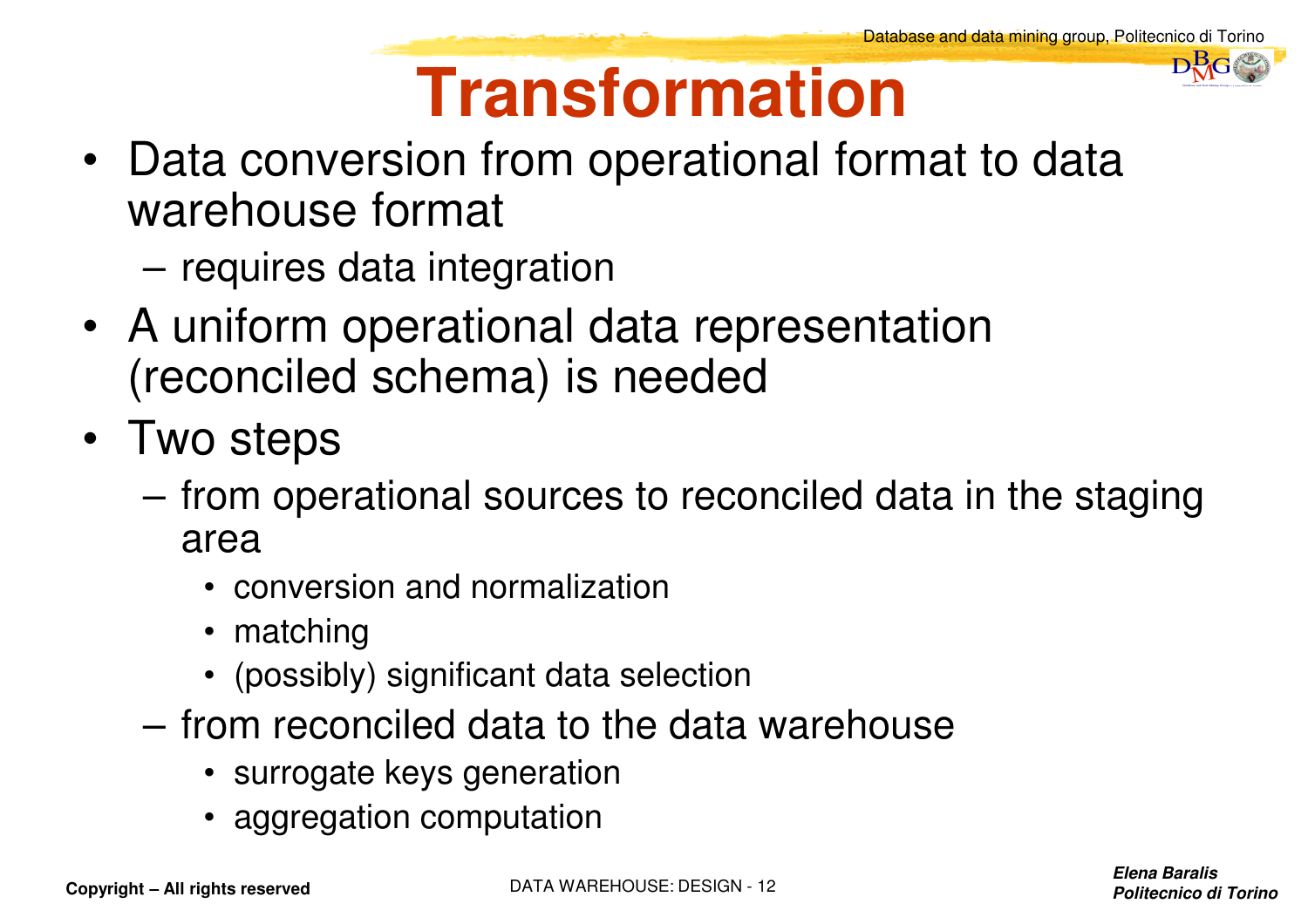

# **Data warehouse loading**

- •Update propagation to the data warehouse
- Update order that preserves data integrity•
	- 1. dimensions
	- 2. fact tables
	- 3. materialized views and indices
- •Limited time window to perform updates
- $\bullet$  Transactional properties are needed
	- –reliability
	- –atomicity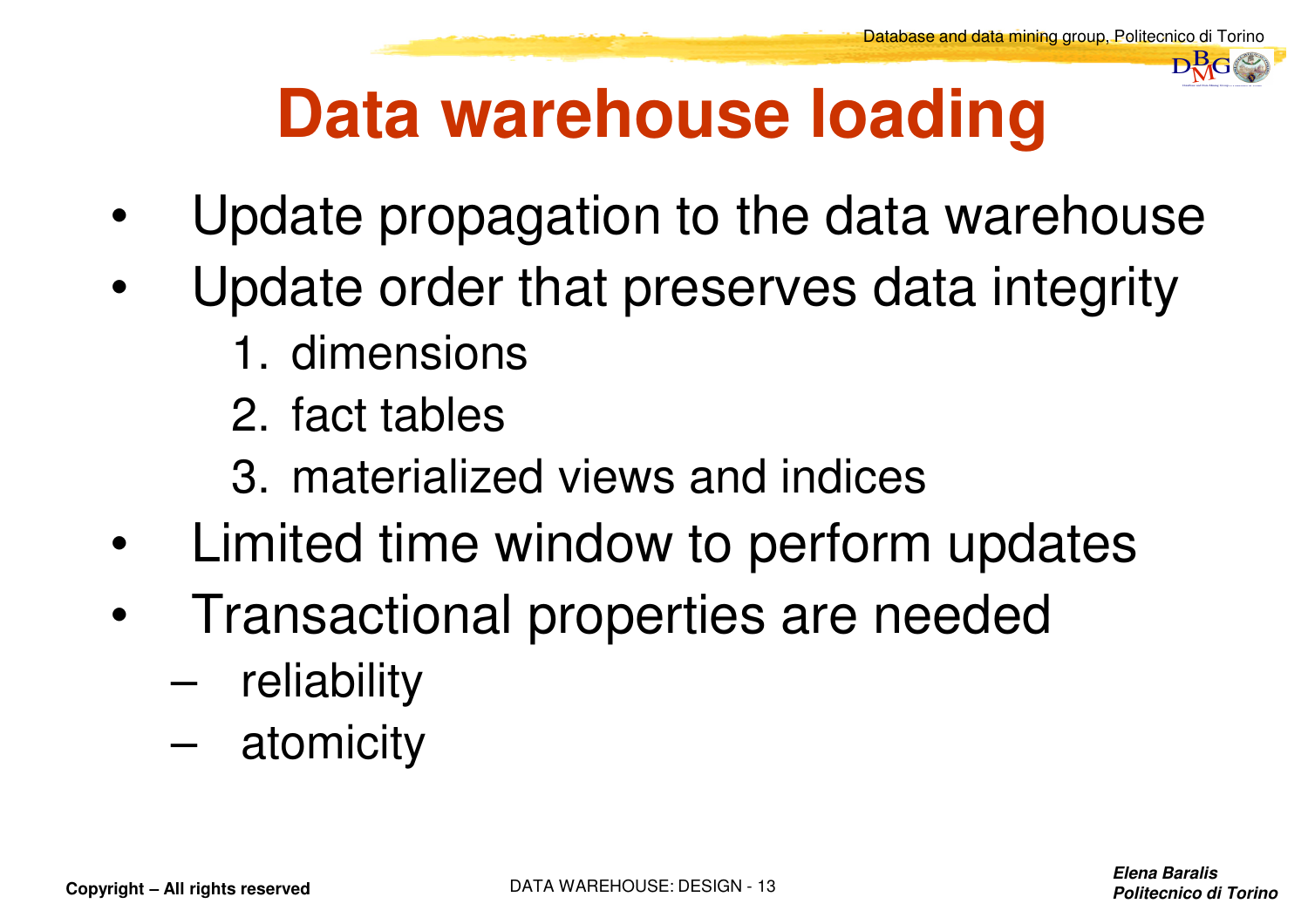#### DataBase and Data Mining Group of Politecnico di Torino $D_{\rm{G}}^{\rm{B}}$ G

### **Dimension table loading**



From Golfarelli, Rizzi,"Data warehouse design", McGraw Hill

**Copyright – All rights reserved**